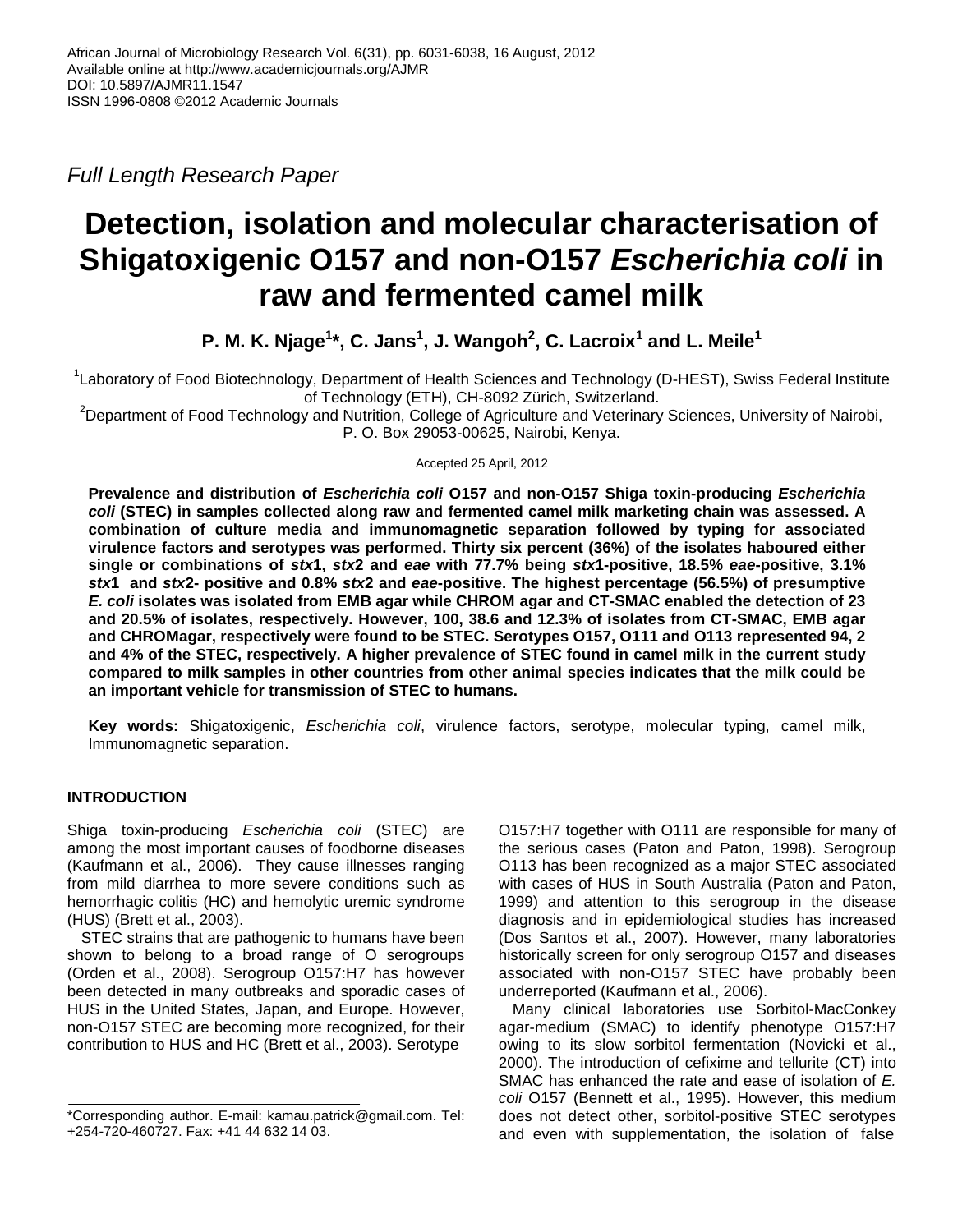positives still remains a problem (Wallace and Jones, 1996; Novicki et al., 2000). CHROMagar® O157 has been designed to address this problem (Wallace and Jones, 1996). Using CHROMagar<sup>®</sup> O157, enterohaemorrhagic *E. coli* O157 can be easily isolated and detected by typical pink colonies. However, some other STEC have also been shown to produce similar colonies, while O113 and majority of other STEC strains are blue and not distinct from strains of *E. coli* lacking Shiga-like toxins (Bettelheim, 1998)*.* A more optimal method for isolation of STEC would be to combine both supplemented SMAC and CHROMagar<sup>®</sup> O157 (Ogden et al., 2001). A specific trypticase sheep blood agar has also been recommended because many STEC isolates elaborate enterohemolysin which this agar detect but approximately 10% do not and are left out by this technique (Novicki et al., 2000).

Immunomagnetic separation (IMS) has been extensively utilized as an efficient method to detect O157 strains in numerous clinical and epidemiological cases. However, with many and significant number of HUS being attributed to non-O157 STEC serogroups, the use of additional diagnostic methods besides IMS has been recommended (Karch et al., 1996). Pre-enrichment in tryptic soy broth (TSB) prior to plating on Eosin methylene blue agar (EMB) has been used to successfully detect and isolate both O157 and non-O157 STEC serogroups (Adwan and Adwan, 2004; Taormina et al., 1998).

Pathogenic STEC strains characteristically express Shiga toxin 1 (Stx 1) and Shiga toxin 2 (Stx 2) (Neill, 1997)*.* Other virulence factors may or may not be present but include, intimin, the factor responsible for intimate attachment to the intestinal surface and enterohemolysin for production of attaching and effacing lesions on intestinal mucosa encoded by the genes *eaeA* and *ehxA,*  respectively (Orden et al., 2008; Erickson and Doyle, 2007). Various multiplex and single PCRs have allowed the detection of STEC associated gene sequences *stx1*  and *stx2* (Novicki et al., 2000). Several immunoassay techniques have also been used for reliable detection of O157 lipopolysaccharide, Stx1, and Stx2 (Novicki et al., 2000).

However, the identification of O:H types or serotypes is also important for epidemiological purposes. Serotyping, however, has limitations by consuming a lot of time, requiring skills limited to reference laboratories and cannot also identify non-motile strains (Botelho et al., 2003). These non-motile strains have been extensively found among common and non-common STEC. Restriction analysis of the flagellin encoding gene *fliC* has been recently established as efficient for the typing of both motile and non-motile and both O157:H and non O157:H STEC strains (Botelho et al., 2003; Moreno et al., 2006). Food has been a major route for transmission of both O157:H7 and non- O157:H7 STEC to humans (Erickson and Doyle, 2007). Foods of bovine origin, particularly raw beef products and milk have been linked with food poisoning outbreaks in which this organism was

identified as the causal agent (Vernozy-Rozand et al., 2005; Hussein and Bollinger, 2005). Rey et al. (2006) outlined a strong association between STEC virulence profile and the animal species from which these isolates were isolated. Cattle have been considered as major natural reservoirs of STEC, but other domestic animals, particularly ruminants have been implicated as well (Kaufmann et al., 2006). Geographic factors have also been found to be very important and in some cases more than specific management practices in influencing prevalence of STEC (LeJeune et al., 2006). In many countries, except for data from domestic ruminants few studies about STEC have been undertaken in other species, and no data exist for camels.

The objectives of our study were therefore to assess the prevalence and epidemiology of *E. coli* O157 and non-O157 STEC along the raw and fermented camel milk marketing chain and to determine serotypes and associated virulence factors in the isolated strains.

## **MATERIALS AND METHODS**

#### **Milk sample collection**

A total of 70 samples consisting of raw camel milk or spontaneously fermented camel milk (*suusac*) were collected from Isiolo, Kenya, along the marketing chain at herd level, first collection point (3-6 h after milking) and from the final market in Nairobi (>24 h after milking). The fermented milk, called *suusac,* is made by leaving milk to ferment spontaneously without prior heat treatment at ambient temperature for about 24-48 h often in unhygienic containers (Lore et al., 2005). Thirty nine samples were collected at herd level (33 from individual animals and 6 from pooled milk), 20 from first collection point (3 from *suusac* and 17 from pooled milk) and 11 from final market (5 from *suusac* and 6 from pooled milk). Both traditional free ranging and semi-intensive camel milking herds were chosen for sampling. Samples were frozen in dry ice to keep them below 4°C and transported overnight to Zürich, Switzerland for analysis.

## **Detection and isolation of presumptive STEC**

Ten milliliters of samples were added to 90 ml of Tryptic Soy Broth, (TSB) (Becton Dickinson AG, Allschwil, Switzerland) and homogenized. The homogenate was incubated overnight at 37°C as an *E. coli* enrichment-step. A portion of the TSB broth was spread on a plate of Eosin Methylene blue agar (EMB), (Sigma-Aldrich Chemie GmbH, Buchs, Switzerland) and after overnight incubation at 37°C, at least 5 *E. coli*-like colonies were selected per plate. A portion of the pre-enriched homogenate was also used to carry out the automated IMS using a Bead-Retriever instrument (Thermo Fisher Scientific Oy, Vantaa, Finland).

One disposable sample tube strip was placed into a BeadRetriever rack for each sample to be processed. The dynabeads anti-*E. coli O157* (Invitrogen AG, Basel, Switzerland) were then re-suspended by vortexing until the pellet in the bottom disappeared. Suspended dynabeads were then mixed with sample and wash buffer composed of 0.15 M NaCl and 0.01 M Sodium-Phosphate buffer, pH 7.4, with 0.05% Tween-20. The filled tubes were then inserted into the sample racks and then sterile protective tip combs were inserted into the instrument. The IMS was then performed by running the EPEC/VTEC program. One half of the bead-bacteria complexes was plated onto Sorbitol- MacConkey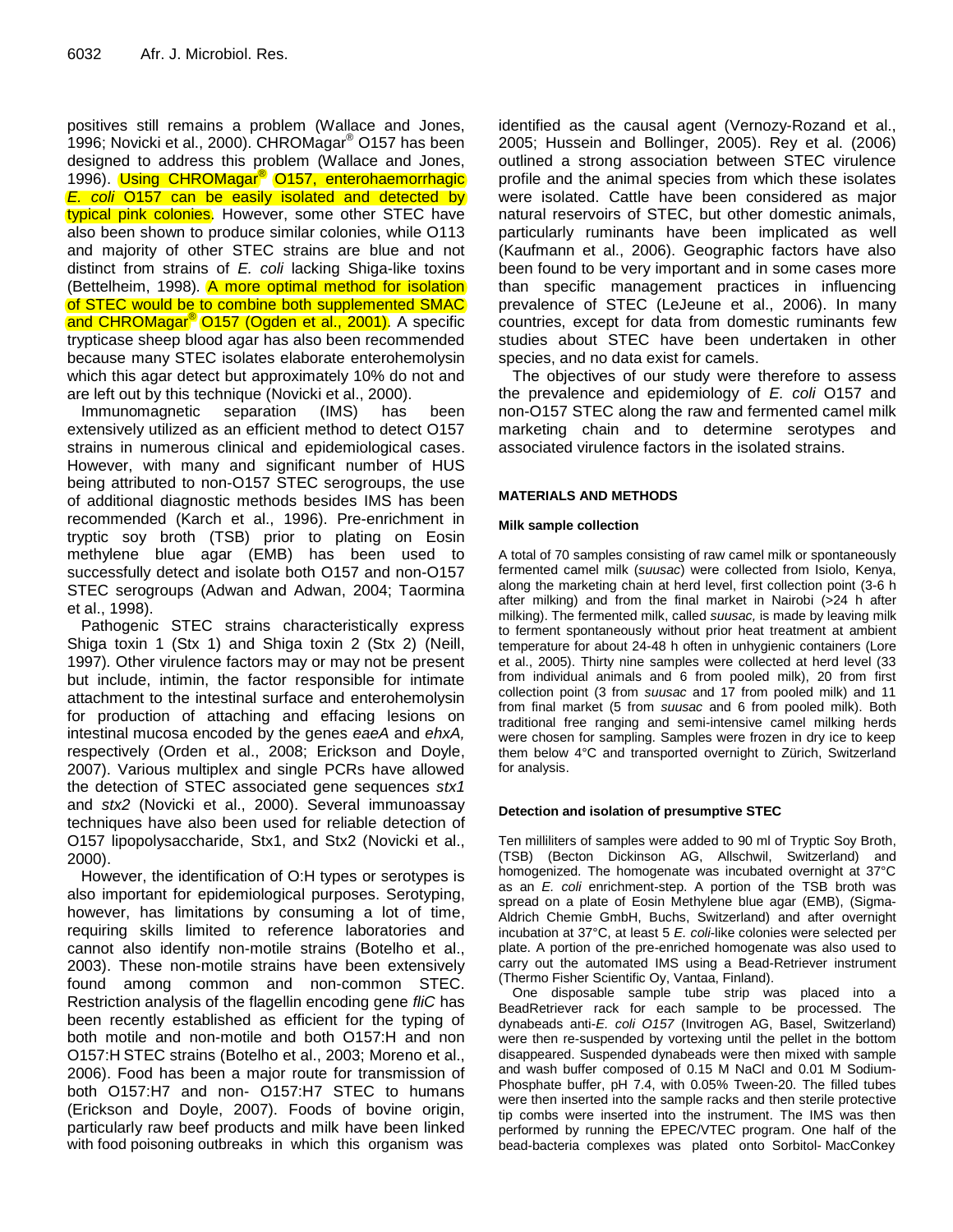| Target gene | <b>Primer Pair*</b> | Oligonucleotide sequence, 5-3                                      | Product size (bp) | Reference             |
|-------------|---------------------|--------------------------------------------------------------------|-------------------|-----------------------|
| stx1        | stx1R               | AGA GCG ATG TTA CGG TTTG                                           | 180               | Paton and Paton, 1998 |
|             | stx1F               | TTG CCC CCA GAG TGG ATG                                            |                   |                       |
|             | stx2R               | TGG GTT TTT CTT CGG TATC                                           | 255               | Paton and Paton, 1998 |
| stx2        | stx2F               | GAC ATT CTG GTT GAC TCT CTT                                        |                   |                       |
|             | ep1                 | AGG CTT CGT CAC AGT TG                                             | 384               | Paton and Paton, 1998 |
| eae         | ep2                 | CCA TCG TCA CCA GAG GA                                             |                   |                       |
|             | O157 F              | CGG ACA TCC ATG TGA TAT GG                                         | 259               | Paton and Paton, 1998 |
| $rfb$ O157  | 0157 R              | TTG CCT ATG TAC AGC TAA TCC                                        |                   |                       |
|             | O113 F              | AGC GTT TCT GAC ATA TGG AGTG                                       | 593               | Paton and Paton, 1998 |
| $rfb$ O113  | 0113 R              | GTG TTA GTA TCA AAA GAG GCT CC                                     |                   |                       |
|             |                     |                                                                    |                   |                       |
| $rfb$ O111  | 0111 F<br>0111 R    | TAG AGA AAT TAT CAA GTT AGT TCC<br>ATA GTT ATG AAC ATC TTG TTT AGC | 406               | Paton and Paton, 1999 |
|             |                     |                                                                    |                   |                       |
| fliC        | F-FLIC1             | ATG GCA CAA GTC ATT AAT ACC CAA C                                  | 1130 - 2600       | Moreno et al., 2006   |
|             | R-FLIC <sub>2</sub> | CTA ACC CTG CAG CAG AGA CA                                         |                   |                       |

**Table 1.** Sequences of oligonucleotide primers used and predicted lengths of PCR amplification products.

\*Primers were supplied by Microsynth, Balgach, Switzerland.

| <b>Strain</b>    | Serotype                           | <b>Pathotype</b>         | Reference           |
|------------------|------------------------------------|--------------------------|---------------------|
| SW 479           | O <sub>157</sub> : H <sub>19</sub> | Non-pathogen             | Kohler et al., 2008 |
| 3750/2           | O111: H21                          | $str-f$ eae <sup>+</sup> | Kohler et al., 2008 |
| STM 1            | O174: H 21                         | $stx-If$                 | Kohler et al., 2008 |
| 4115/2           | <b>ONT: H45</b>                    | $eae^+$                  | Kohler et al., 2008 |
| STM <sub>2</sub> | O113: H4                           | stx-l <sup>+</sup>       | Kohler et al., 2008 |
| <b>DSM 8702</b>  | $O127: H -$                        | <b>Ns</b>                | <b>DSMZ</b>         |
| <b>DSM 1103</b>  | O6                                 | $eae^+$                  | <b>DSMZ</b>         |
| <b>DSM 8699</b>  | $O119: H -$                        | Ns                       | <b>DSMZ</b>         |
| <b>DSM 8698</b>  | $O111: H -$                        | Ns.                      | <b>DSMZ</b>         |
|                  |                                    |                          |                     |

**Table 2.** *Escherichia coli* strains used as references for PCR amplifications.

ns = not specified; DSMZ=German collection of microorganisms and cell cultures.

(SMAC) (Sigma-Aldrich Chemie, GmbH) agar containing CTsupplement (Sigma-Aldrich Chemie GmbH, Buchs, Switzerland) and the other half on CHROMagar O157 (Invitrogen AG, Basel, Switzerland). To break-up the bacteria-bead complexes, they were spread over one half of the plate with a sterile swab and then further dilution was done by streaking a loop into the previously streaked quadrant several times to ensure that the beads reached a fresh unstreaked quadrant. The plates were then incubated at 37°C for 24 h after which colourless colonies on CT-SMAC agar and pink-mauve coloured colonies on CHROMagar O157 were selected as suspect *E. coli* O157. Bacterial glycerol stocks were prepared and preserved in brain heart infusion broth (Biolife, Milan, Italy) containing 20% glycerol (Sigma-Aldrich Chemie GmbH) at -80°C for use in subsequent experiments.

#### **Molecular typing of isolates**

#### *Multiplex PCR for stx1, stx2 and eae*

The glycerol stock isolates were streaked on blood agar plates (Oxoid AG, Pratteln, Switzerland). A loopful of the colonies was suspended in 0.5 ml of sterile water and heated at 95°C for 10 min. Centrifugation was then carried out at 5,000 rpm for 5 min at 4°C. The DNA-containing supernatant was used as the source of template for further amplification. The detection of *stx*1, *stx*2 and *eae* was performed using multiplex PCR step as previously described by China et al. (1996) with modifications. Each 25 μL PCR mixture was prepared using 9 ml of double distilled water, 2 μL of template DNA, 0.25 μL of each primer (100 µM) (Table 1) and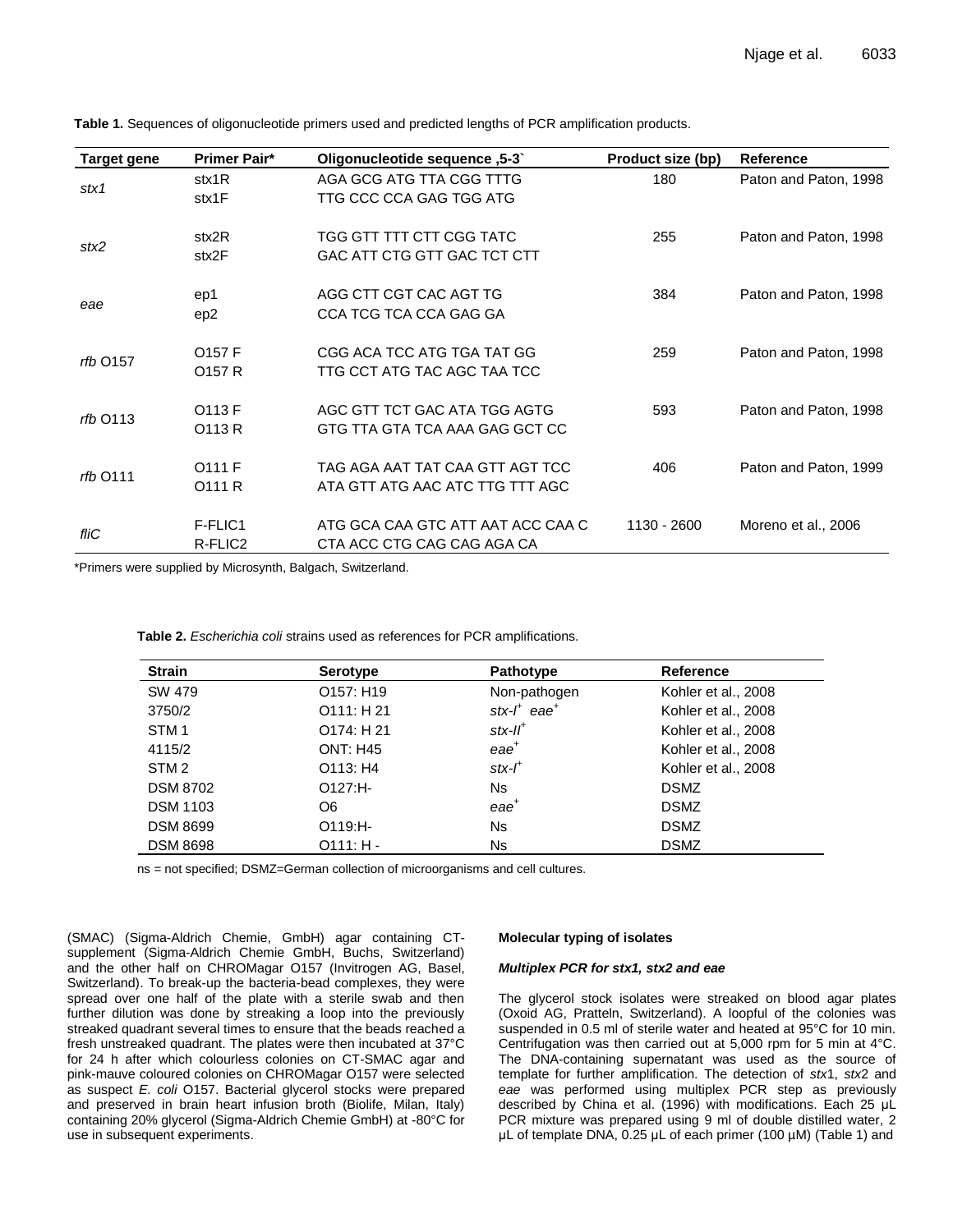|             | <b>Source</b>    |        |                     |             |              |             |                          |
|-------------|------------------|--------|---------------------|-------------|--------------|-------------|--------------------------|
| Gene        | <b>Herd (89)</b> |        | <b>Isiolo (193)</b> |             | Nairobi (79) |             | <b>Total</b>             |
|             | Single           | Pooled | <b>Suusac</b>       | <b>Milk</b> | Suusac       | <b>Milk</b> |                          |
| $stx1+$     | 12               | 14     | 8                   | 45          | 10           | 12          | 101                      |
| $stx2+$     |                  |        | -                   |             |              |             | $\overline{\phantom{a}}$ |
| eae+        |                  |        | 3                   | 8           | 5            | 6           | 24                       |
| $stx1+stx2$ |                  |        |                     |             |              |             | 4                        |
| $stx2+eae$  |                  |        | -                   |             |              |             |                          |
| Total       | 15               | 14     | 11                  | 55          | 17           | 18          | 130                      |

**Table 3.** Virulence factor profiles of 361 *E. coli* isolates from raw and naturally fermented camel milk at different points along the marketing chain in Kenya.

-not detected; figures in brackets indicate number of isolates; pooled = pooled milk from more than one camel; single = milk from one camel.

12.5 μL of 2x PCR mastermix (Fermentas GmbH, Le Mont-sur-Lausanne, Switzerland) composed of 0.05 U/µl *Taq* DNA polymerase, reaction buffer, 4 mM MgCl<sub>2</sub> and 0.4 mM of each dNTP (dATP, dCTP, dGTP, dTTP). DNA from characteristic control strains were included in every batch sample consisting of *E. coli* strains (Table 2). Amplified products were visualized by electrophoresis in 1.5% agarose gel (Sysmex Digitana AG, Horgen, Switzerland) stained with ethidium bromide (Sigma-Aldrich Chemie GmbH, Buchs, Switzerland).

#### *Multiplex PCR for rfb O157, O113 and O111*

Second multiplex PCR targeting O-antigen biosynthetic genes *rfb* O157*,* O113 and O111 was performed on all *stx* and *eae* positive samples using the primers shown in Table 2 and the protocol by Paton and Paton (1998).

## *fliC gene PCR–RFLP*

The whole coding sequence of *fliC* gene was amplified using primers shown in Table 2 and the protocol developed by Botelho et al. (2003) with modifications. The PCR product was purified using QIAamp DNA minikits (QIAGEN AG, Basel, Switzerland). The digestion mixture contained 0.2 μL *Rsa*I restriction enzyme (BioConcept, Allschwil, Switzerland), 2.5 μL of 10x buffer (BioConcept, Allschwil, Switzerland), 7.3 μL double distilled water and 19 μL of the purified PCR product (with approximately 50-200 ng of DNA). Digestion was done at 37°C for 180 min. Restricted DNA fragments were visualized with ethidium bromide after electrophoresis in 3.0% agarose.

The resulting fingerprints were analyzed using the GelCompar II version 5.10 (Applied Maths, Sint-Martens-Latem, Belgium) software package. The similarity among digitized profiles was calculated using the Pearson correlation, and an average linkage unweighted pair group method with arithmetic averages (UPGMA) dendrogram was derived from the profiles.

# **RESULTS AND DISCUSSION**

The prevalence and distribution of *E. coli* O157 and non-O157 STEC associated with camel milk was studied in 70 samples (62 raw and 8 fermented) collected along the marketing chain.

Thirty six percent of the isolates haboured either single

or combinations of factors *stx1*, *stx2* and *eae*. Prevalence of isolates positive for the virulence factors increased from 25.06% at herd level to 26.3% in first market and 34.01% in the final market (Table 3). Varying prevalence of STEC in milk from different species has been reported by others. These include: 16% STEC isolated from healthy goats in Spain (Cortés et al., 2005); one *eae* positive *E. coli* O157 from raw cow's milk cheese and 0.63% from ovine pasteurised milk in a national survey in Italy (Conedera et al., 2004); 40% in fresh milk from small-holder dairy farms in Nigeria (Waziri et al., 2010); 33.5% in raw milk from Malaysia (Chye et al., 2004); 4% from cattle herds in a common European and North American study (Coia et al., 2001); 3.3% of milk samples from Brazil (Vicente et al., 2005) and 0.75- 16.2% in various dairy products (Hussein and Sakuma, 2005). In Kenya, Arimi et al. (2005) reported prevalence in *E. coli* O157:H7 of 0.8% with two positive samples one of which produced *stx 1*. However, majority of the studies reviewed reported no STEC in different milk related samples (Conedera et al., 2004; Cortés et al., 2005; Coia et al., 2001). This might be due to proper hygienic milking practices, thereby preventing milk contamination, or too low counts of bacteria for detection with the methods applied in these studies. Our results therefore indicate a higher prevalence level than in most other cases and this indicates that this milk could be an important vehicle for transmission of STEC to humans.

In the current study, 77.7% of the STEC were *stx1* positive, 18.5% *eae*-positive, 3.1% *stx1-* and *stx2*-positive and 0.8% *stx2-* and *eae*-positive (Table 3). Development of severe disease from infection with STEC is associated with the virulence profile of the particular strain (Erickson and Doyle, 2007). The virulence profile of STEC has also been closely associated with animal species from which STEC were isolated. For example *stx*2 has been found in all sheep strains from western Spain whereas goat STEC carried both the *stx*1 and *eae* genes, beef samples from India had only *stx*1 and either *stx*2 or both *stx*1 and *stx*2 were found in seafood isolates (Erickson and Doyle, 2007). Amongst the isolates harboring more than one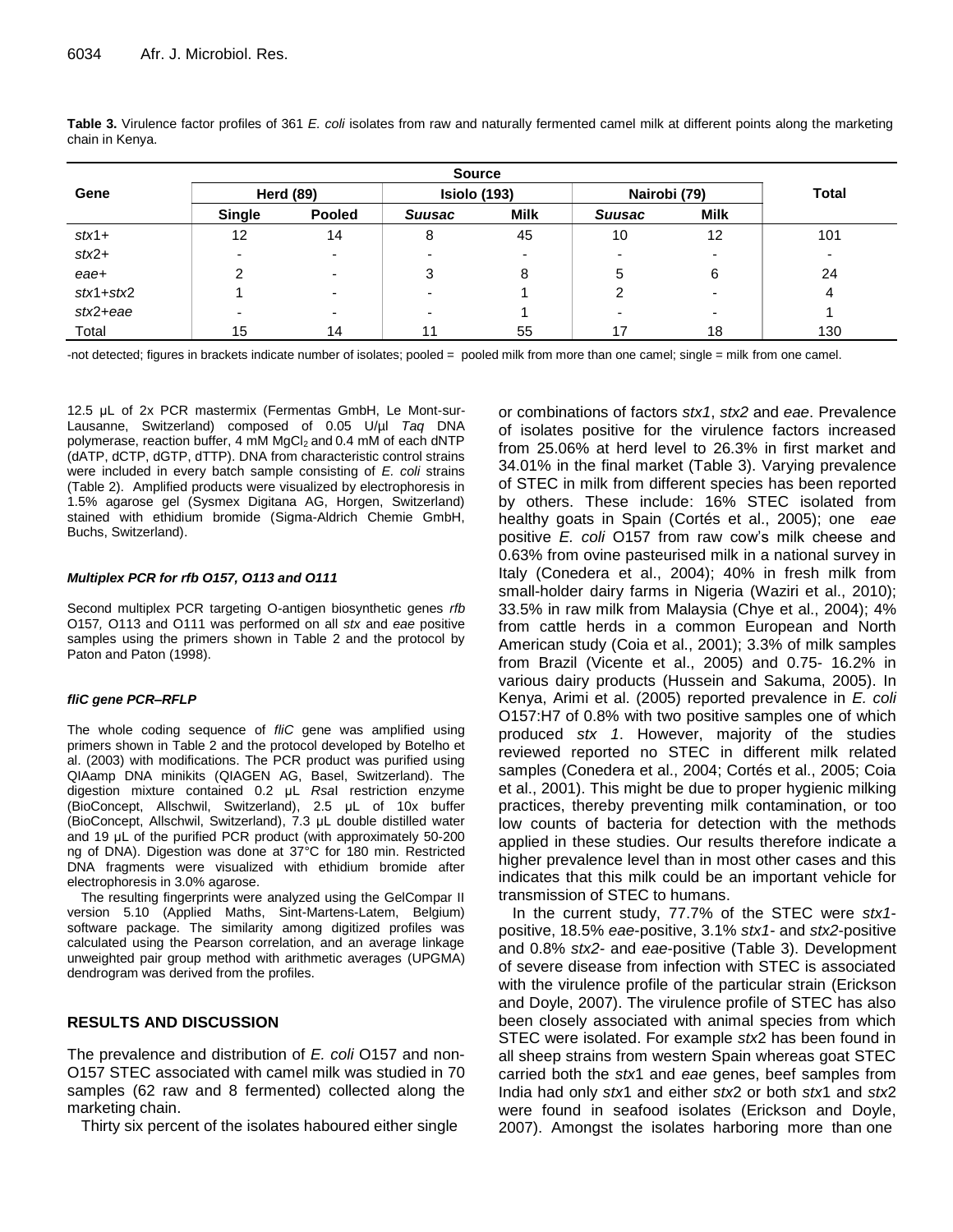| Media          | stx1 | $stx1 + stx2$ | $stx2+ee$ | eae | <b>Total</b> |
|----------------|------|---------------|-----------|-----|--------------|
| CHROMagar (83) | 25   |               |           |     | 32           |
| EMB (204)      | 22   |               |           |     | 24           |
| CT-SMAC (74)   | 54   |               |           | 19  | 74           |
| Total          | 101  | ⊿             |           | 24  | 131          |

**Table 4.** Virulence factor detection patterns using either CHROMagar, EMB agar or CT-SMAC for 361 *E. coli* isolates cultured from raw and naturally fermented camel milk.

Figures in brackets indicate number of isolates.

**Table 5.** Serotypes of STEC strains isolated from raw and naturally fermented camel milk at different points along the marketing chain in Kenya.

| Serotype         | Herd                       |                     | <b>First collection</b> |               | <b>Final market</b> |               | <b>Total</b> |
|------------------|----------------------------|---------------------|-------------------------|---------------|---------------------|---------------|--------------|
|                  | <b>Pooled</b> <sup>a</sup> | Single <sup>b</sup> | <b>Suusac</b>           | <b>Pooled</b> | Suusac              | <b>Pooled</b> |              |
| O <sub>157</sub> | $nd^c$                     | 4                   | o                       | 17            |                     | 13            | 49           |
| O <sub>111</sub> | nd                         | nd                  | nd                      |               | nd                  | nd            |              |
| O <sub>113</sub> | nd                         | nd                  | nd                      | ົ             | nd                  | nd            |              |

<sup>a</sup> Mixed milk from more than 1 camel, <sup>b</sup> milk from single camel, <sup>c</sup> serotype not detected.

virulence factor milk from the first collection point had one isolate having *stx1* + *stx2* and one isolate *stx2* + *eae*. Of the four isolates with both *stx1* and *stx2*, included two isolates in *suusac* from the final market. The pathogenicity of STEC has been found to vary depending on whether they possess single or both genes (Erickson and Doyle, 2007).

The highest percentage of presumptive *E. coli* isolates, 56.51%, was isolated from EMB agar while CHROMagar and CT-SMAC enabled the detection of almost equal number (22.99 and 20.5% respectively) of presumptive isolates. However, of the isolates harboring virulence genes, 100, 38.6 and 12.3% of isolates from CT-SMAC agar, EMB agar and CHROMagar, respectively were positive (Table 4). This can be explained by the fact that IMS, which increases sensitivity in O157 detection, was not used prior to plating on EMB and also CT-SMAC agar is more specific for detecting 0157 strains. However, because a significant number of STEC belong to non-O157 serogroups, other studies have also suggested the use of such additional methods besides IMS in the detection of STEC (Karch et al., 1996).

Addition of tellurite to SMAC reduces the back-ground flora therefore making both the observation and growth of *E. coli* clearer. *E. coli* O157 is not sensitive to tellurite and therefore, CT-SMAC gives excellent results (Ogden et al., 2001; Bettelheim, 1998). Our results contrast with those by Ogden et al. (2001) who concluded that CHROMagar was equal in performance with CT-SMAC. Studies have also shown that whereas STEC can be readily isolated and noticed by typical pink colonies, some other STEC also produced pink colonies in CHROMagar and in addition to O113, many other STEC strains showed blue colour and are hard to differentiate from Shiga-like toxinnegative strains of *E. coli* (Bettelheim, 1998). The use of a combination of CT-SMAC and CHROMagar therefore enhanced detection of STEC. Ogden et al., (2001) also similarly optimised detection of STEC using combination of CT-SMAC and either Rainbow or CHROMagar. Serotype O157 predominated amongst O157, O111 and O113 with 94% (49), 2% (1) and 4% (2) respectively detected by PCR. Moreover, O111 and O113 were only detected in raw milk from the first market. Prevalence of the *E. coli* O157 was 38.2, 50.0 and 11.8% in milk from the final market, first collection point, and herd level, respectively (Table 5). In *suusac*, prevalence of the *E. coli* O157 was 60.0% and 40.0% from the first collection point and final market, respectively. PCR enabled the detection of serogroups other than O157 including O113 and O111 though O157 (94%) predominated amongst the other serogroups.

Few studies were found comparing prevalence of O157 with other serogroups. However, the prevalence of O157 compared to other serotypes in our study was much higher than that already reported. In other studies, O157:H7 serotype was isolated from 1 of 39 (0.3 %) bulk tank where 9 STEC strains (O27:H18, O45:H38, O76:H19, O91:H28, O157:H7, ONT:H7, ONT:H9 and ONT:H21) were identified in ovine and caprine milks (Rey et al., 2006). Studies on goat milk showed most prevalent serotypes as O5:H-, O76:H19, O126:H8, O146:H21, ONT:H- and ONT:H21 and no O157:H7 was detected in bulk milk samples (Cortés et al., 2005).

Analysis of RFLP profiles of the *fliC* gene using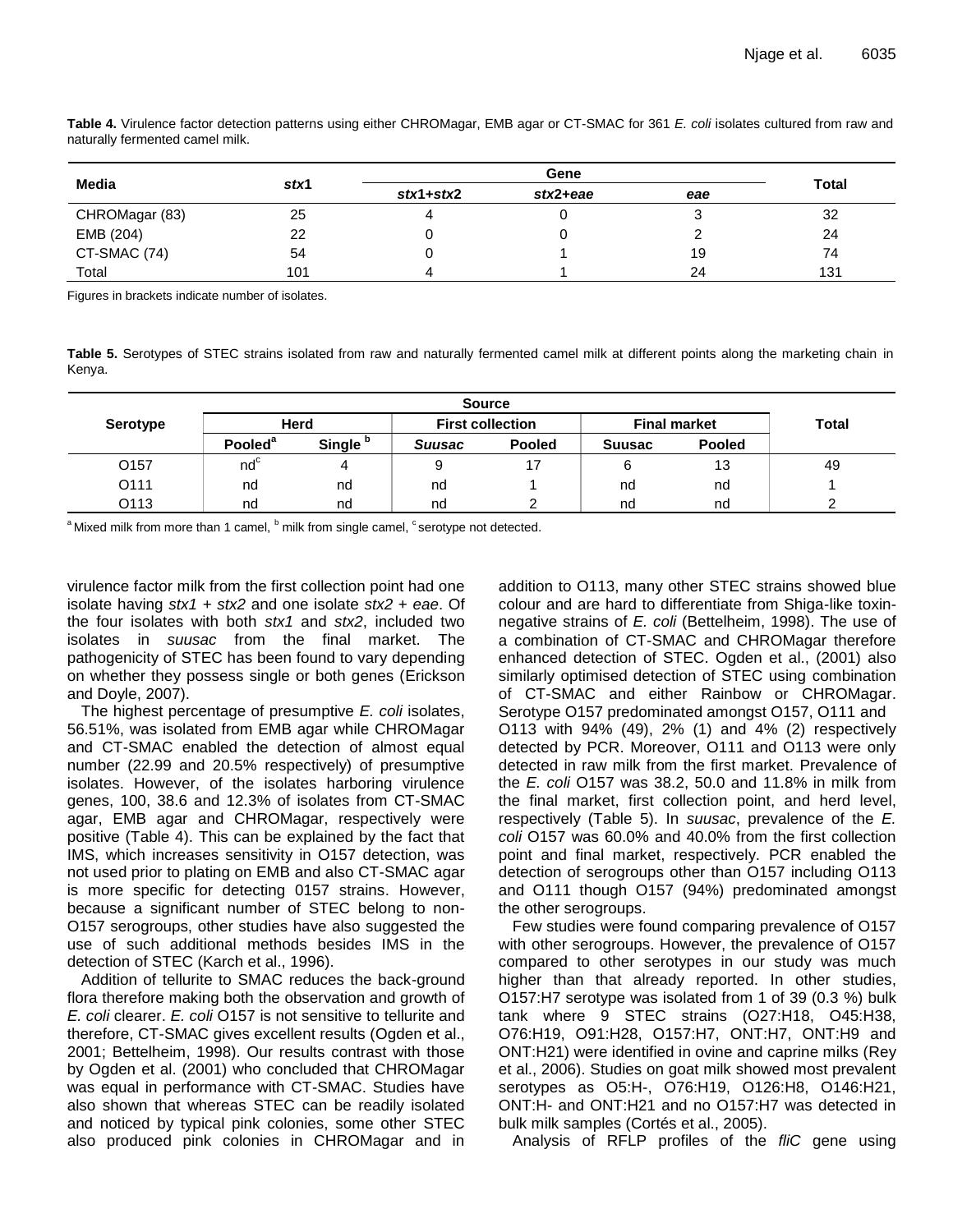| $\overline{5}$                                   |           |                  | <b>Cluster</b>   |
|--------------------------------------------------|-----------|------------------|------------------|
| $\frac{5}{2}$<br>$-40$<br>$-80$<br>$\frac{8}{5}$ | source    | serotype         | $\bigwedge$      |
| 44.41                                            | Nairobi   | 0157             | B                |
| 38.7                                             | Isiolo    | O <sub>157</sub> | $\mathsf{C}$     |
| 21.9                                             | Reference | O <sub>157</sub> | D                |
| 50                                               | Reference | O157             | E                |
|                                                  | Isiolo    | O157             | F                |
| 15.4<br>100*<br>٠                                | Herd      | O <sub>157</sub> | F                |
| 75                                               | Isiolo    | O <sub>157</sub> | F                |
| 50                                               | Isiolo    | O <sub>157</sub> | G                |
| 40                                               | Isiolo    | O113             | Н                |
|                                                  | Isiolo    | O157             | ı                |
| 68.7                                             | Nairobi   | O157             |                  |
| 55.6                                             | Isiolo    | O <sub>157</sub> | J                |
| 52.4                                             | Nairobi   | O <sub>157</sub> | Κ                |
| 39.3<br>12.9                                     | Isiolo    | O157             | Г                |
|                                                  | Herd      | O <sub>157</sub> | M                |
| 31.1<br>68.7                                     | Nairobi   | 0157             | N                |
| 57.1                                             | Isiolo    | O <sub>157</sub> | O                |
| 40.7<br>25.2                                     | Nairobi   | O <sub>157</sub> | P                |
| 72.7                                             | Nairobi   | O157             |                  |
| 2.6                                              | Nairobi   | O157             | Q                |
|                                                  | Nairobi   | O <sub>157</sub> | R                |
| 1.1 <sup>1</sup>                                 |           |                  |                  |
| 19.7<br>$100*$                                   | Isiolo    | O157             | $\sf S$          |
| 80                                               | Isiolo    | O <sub>111</sub> | S                |
| 61.8                                             | Nairobi   | O <sub>157</sub> | $\sf S$          |
|                                                  | Isiolo    | O <sub>113</sub> | $\mathsf T$<br>T |
| 33                                               | Isiolo    | O <sub>157</sub> | U                |
| 0.7                                              | Isiolo    | O <sub>157</sub> |                  |
| 38.4                                             | Herd      | O157             | V                |
|                                                  | Isiolo    | O <sub>157</sub> | W                |
|                                                  | Reference | O <sub>157</sub> | X                |
| 40<br>25.4                                       | Isiolo    | O <sub>157</sub> | Υ                |
| 21.7                                             | Reference | O <sub>157</sub> | Z                |
|                                                  | Isiolo    | O <sub>157</sub> | AA               |
| 5.8                                              | Isiolo    | 0157             | AB               |
| 78.9<br>53.1                                     | Isiolo    | O <sub>157</sub> | AB               |
| $^{0.9}$<br>35.4                                 | Nairobi   | O <sub>157</sub> | AC               |
|                                                  | Reference | O157             | <b>AD</b>        |
|                                                  | Nairobi   | O157             | AE               |
| 57.1                                             | Isiolo    | O <sub>113</sub> | AF               |
| 34                                               | Isiolo    | O <sub>157</sub> | AG               |
| 80<br>58.3                                       | Isiolo    | O <sub>157</sub> | AG               |
| 25.9                                             | Isiolo    | O <sub>157</sub> | AH               |
|                                                  | Isiolo    | 0157             | AI               |
| 46.2<br>16.6                                     | Isiolo    | O <sub>157</sub> | <b>AJ</b>        |
|                                                  |           |                  | AK               |
| 75                                               | Nairobi   | O <sub>157</sub> | AK               |
| 54.4                                             | Nairobi   | O157             | <b>AL</b>        |
|                                                  | Nairobi   | O <sub>157</sub> | <b>AM</b>        |
|                                                  | Nairobi   | O <sub>157</sub> |                  |

**Figure 1.** Restriction endonuclease digestion profiles of 43 STEC isolates from raw and fermented camel milk and 5 reference strains. Similar clusters were identified by at least 75% similarity.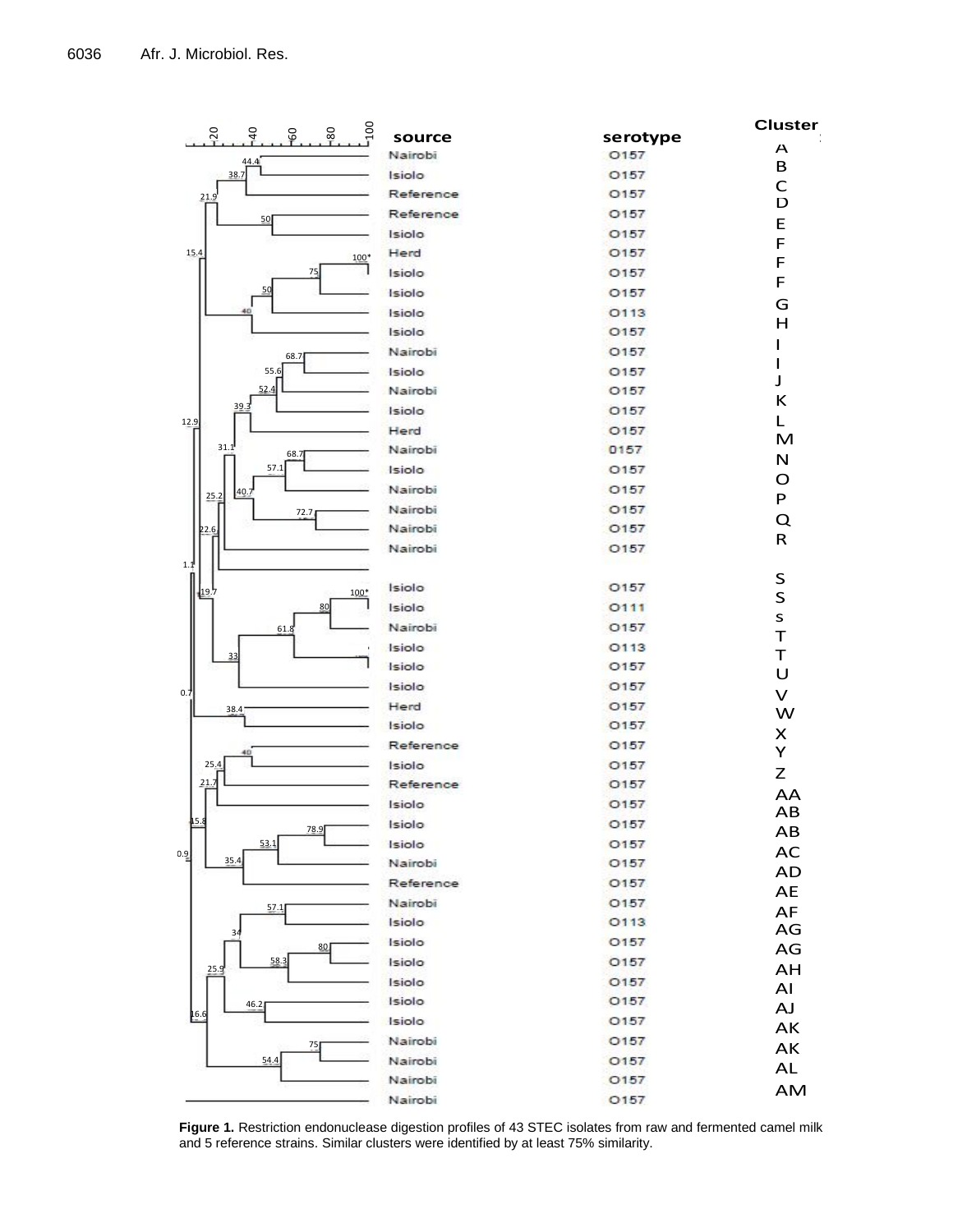GelCompar software revealed 39 different restriction endonuclease digestion profiles (REDPs) with greater than 75% similarity in banding patterns. RFLP analysis revealed 32 different REDPs amongst the serogroups O157 (Figure 1). These O157 REDPs were distributed among samples from all the sources. The highest diversity of O157 REDPs was 33 and 16.6% in milk from first collection point and *suusac* from final market, respectively. Serogroup O113 was detected only in pooled milk from the first collection point but with different REDPs. There were 7 clusters F, I, S, T, AB, AG and AK with common profiles bearing at least 75% similarity. Isolates with common profile F were collected from herd and first collection center in both milk and *suusac*, respectively. Strains with profile I were found in *suusac* from both first collection point and final market. Profile S was found both in milk and *suusac* from first collection point and final market. Profiles T and AG were found in both *suusac* and milk from first collection point. Profiles AB and AK were found in pooled milk from first collection point and final market, respectively.

Similar results have been found in different herds and farms in other studies (Zweifel et al., 2004; Schouten et al., 2005). Such profiles could also demonstrate the probability of either the persistence of strains (Schouten et al., 2005) or the contamination and spread of isolates (Conedera et al., 2001). PFGE analysis has also been used to show that a single animal might harbour O157:H7 strains that have different *Xba*I restriction endonuclease digestion profiles (Faith et al., 1996).

Some of the isolates detected as STEC in this study were from spontaneously fermented milk. Lack of a strong starter culture increases fermentation times leading to contamination with pathogenic and toxigenic bacteria and moulds, amongst other undesirable changes in the milk. Moreover, such pathogens have been found to grow faster than lactic acid bacteria and even shown to grow faster when cultured without lactic acid bacteria especially in mastitic milk (Fang et al., 1993).

## **Conclusions**

The presence of STEC in camel milk in much higher levels than has been previously reported in Kenya calls for intervention especially because camel milk is consumed unpasteurised either raw or as *suusac* with the later being produced from camel milk by spontaneous fermentation at ambient environmental temperatures. The presence of STEC serotype O157 and non-O157 in camel milk and *suusac* emphasizes the importance of other serotypes in environmental and food sources. The distribution patterns of the serotypes as shown by RFLP patterns indicate both continued contamination and also persistence throughout the marketing chain of STEC strains. This calls for hygiene and animal health based interventions to be considered at all levels in this and similar milk marketing chains. Immuno-magnetic

separation increases sensitivity in O157 detection and the use of a combination of CT-SMAC agar and CHROMagar further enhances the detection. However, a number of STEC belong to non-O157 serogroups and therefore plating on other general STEC media such as EMB will additionally enable their detection.

## **ACKNOWLEDGEMENTS**

This project was funded by the North-South Centre ETH. The authors thank Dr. Zakariah Farah (ETH Zurich), Dr. Mario Younan (Kenya Agricultural Research Institute), Dr. Esther Schelling (Swiss Tropical Institute), PD Dr. Jakob Zinstag (Swiss Tropical Institute), Dr. Chris Field (Kenya Camel Association), Dasel Mulwa (University of Nairobi), Monika Weller (ETH Zurich) and Swiss Federal Scholarship Commission (ESKAS) for their invaluable personal and institutional support and assistance.

#### **REFERENCES**

- Adwan GM, Adwan KM (2004). Isolation of Shiga toxigenic *Escherichia coli* from raw beef in Palestine. Int. J. Food Microbiol. 97:81-84.
- Arimi SM, Koroti E, Kang'ethe E, Omore AO, McDermott JJ (2005). Risk of infection with *Brucella abortus* and *Escherichia coli* O157:H7 associated with marketing of unpasteurised milk in Kenya. Acta Trop*.*  96:1-8.
- Bennett AR, Macphee S, Betts RP (1995). Evaluation of methods for the isolation and detection of *Escherichia coli* 0157 in minced beef. Lett. Appl. Microbiol. 20:375-379.
- Bettelheim KA (1998). Reliability of CHROMagar O157 for the detection of enterohaemorrhagic *Escherichia coli* (EHEC) O157 but not EHEC belonging to other serogroups. J. Appl. Microbiol. 85:425-428.
- Botelho BA, Bando SY, Trabulsi LR, Moreira-Filho CA (2003). Identification of EPEC and non-EPEC serotypes in the EPEC O serogroups by PCR-RFLP analysis of the *fli*C gene. J. Microbiol. Methods 54:87-93.
- Brett KN, Hornitzky MA, Bettelheim KA, Walker MJ, Djordjevic SP (2003). Bovine non-O157 Shiga toxin 2-containing *Escherichia coli*  isolates commonly possess stx<sub>2-edl933</sub> and/or stx<sub>2vhb</sub> subtypes. J. Clin. Microbiol. 41:2716-2722.
- China B, Pirson V, Mainil J (1996). Typing of bovine attaching and effacing *Escherichia coli* by multiplex *in vitro* amplification of virulence-associated genes. Appl. Environ. Microbiol. 62:3462-3465.
- Chye FY, Abdullah A, Ayob MK (2004). Bacteriological quality and safety of raw milk in Malaysia. Food Microbiol. 21:535-541.
- Coia JE, Johnston Y, Steers NJ, Hanson MF (2001). A survey of the prevalence of *Escherichia coli* O157 in raw meats, raw cow's milk and raw-milk cheeses in south-east Scotland. Int. J. Food Microbiol. 66:63-69.
- Conedera G, Chapman PA, Marangon S, Tisato E, Dalvit P, Zuin A (2001). A field survey of *Escherichia coli* O157 ecology on a cattle farm in Italy. Int. J. Food Microbiol. 66:85-93.
- Conedera G, Dalvit P, Martini M, Galiero G, Gramaglia M, Goffredo E, Loffredo G, Morabito S, Ottaviani D, Paterlini F, Pezzotti G, Pisanu M, Semprini P, Caprioli A (2004). Verocytotoxin-producing *Escherichia coli* O157 in minced beef and dairy products in Italy. Int. J. Food Microbiol. 96:67-73.
- Cortés C, De la Fuente R, Blanco J, Blanco M, Blanco JE, Dhabi G, Mora A, Justel P, Contreras A, Sánchez A, Corrales JC, Orden JA (2005). Serotypes, virulence genes and intimin types of verotoxinproducing *Escherichia coli* and enteropathogenic *E. coli* isolated from healthy dairy goats in Spain. Vet. Microbiol. 110:67-76.
- Dos Santos LF, Gonçalves EM, Vaz TMI, Irino K, Guth BEC (2007). Distinct pathotypes of O113 *Escherichia coli* strains isolated from humans and animals in Brazil. J. Clin. Microbiol. 45:2028-2030.